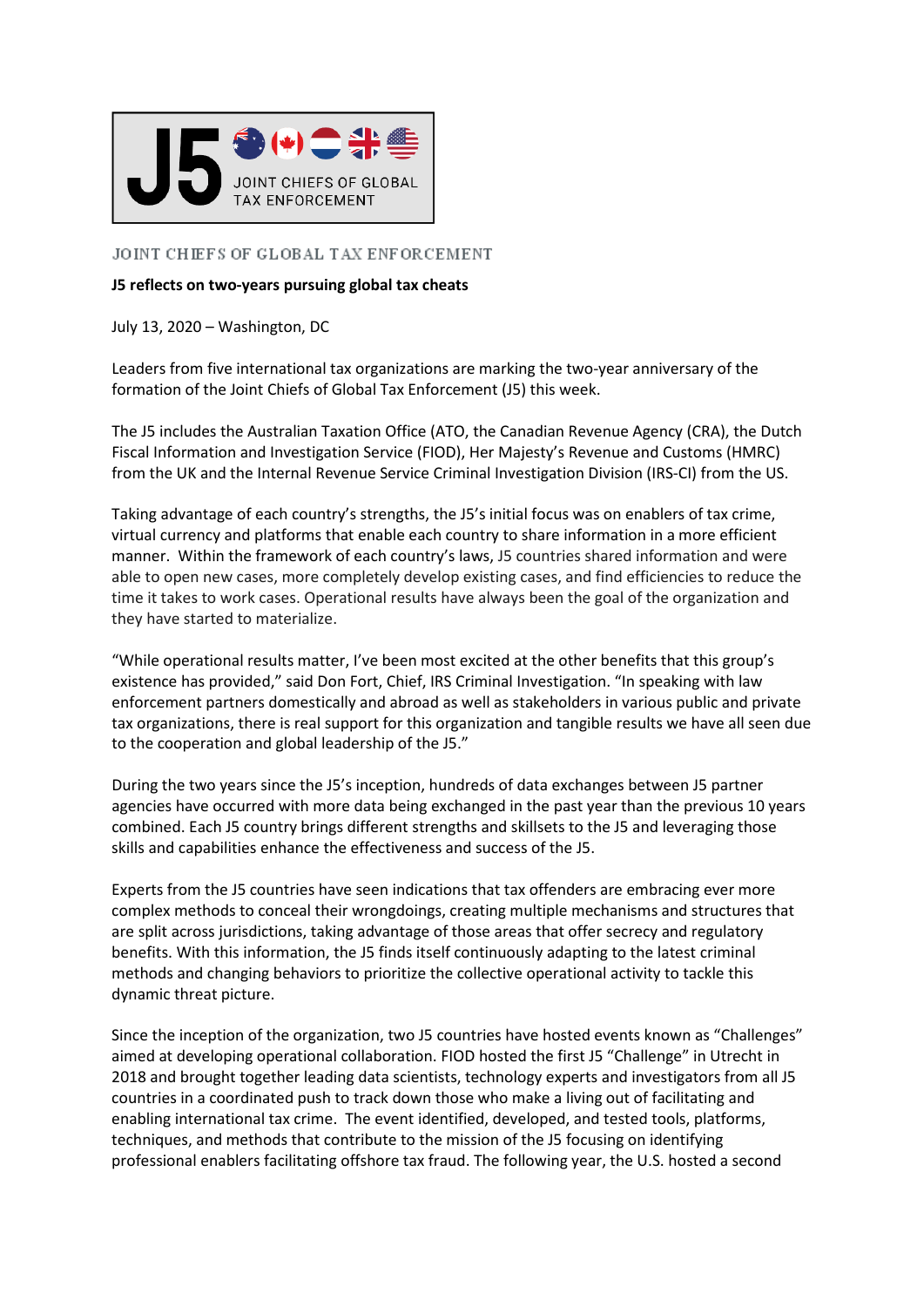"Challenge" in Los Angeles and brought together investigators, cryptocurrency experts and data scientists in a coordinated push to track down individuals perpetrating tax crimes around the world.

Last week, a Romanian man was arrested in Germany and admitted to conspiring to engage in wire fraud and offering and selling unregistered securities in connection with his role in the BitClub Network, a cryptocurrency mining scheme worth at least \$722 million. This plea was the first for a case under the J5 umbrella and stemmed from collaboration with the Netherlands during the "Challenge" in Los Angeles in 2019.

"The value of the Challenges cannot be overstated," said Fort. "When you take some of the smartest people from each organization and put them in a room for a few days, the results are truly impressive. Each country found investigative leads and was able to further cases utilizing tools and techniques created by each country's experts specifically for the Challenge. I see us doing more of these events in the future."

Last year, the United States and the World Bank hosted cyber training in Washington, DC bringing together more than 120 international and domestic law enforcement partners from approximately 20 countries to address emerging areas associated with cybercrime, virtual currency, blockchain and the dark web. Additionally, to ensure J5 countries were using all law enforcement and legal tools available during their collaborative work, trainings were held in Sydney and the Netherlands on international elements of the UK corporate criminal offense legislation and prosecution opportunities to lawyers and public prosecutors.

After two years of collaboration, data sharing and accelerated casework, the J5 began seeing operational results in early 2020. J5 countries participated in a globally coordinated day of action to put a stop to the suspected facilitation of offshore tax evasion. The action was part of a series of investigations in multiple countries into an international financial institution located in Central America, whose products and services are believed to be facilitating money laundering and tax evasion for customers across the globe. Evidence, intelligence and information collection activities such as search warrants, interviews and subpoenas were undertaken in each country and significant information was obtained and shared as a result. That investigation is ongoing.

"To see each country participate in a coordinated enforcement action all over the world at the same time with the same goal in mind was a real watershed moment for this organization," said Fort. "And that was just the beginning. With dozens of cases in our collective pipelines, I'm excited to see what the next year brings in terms of operational results."

In addition to the group's work with enablers and virtual currency, the J5 also focused on platforms that enable each country to share information in a more organized manner. FCInet is one such platform that each country has invested in to further that goal. FCInet is a decentralized virtual computer network that enables agencies to compare, analyse and exchange data anonymously. It helps users to obtain the right information in real-time and enables agencies from different jurisdictions to work together while respecting each other's local autonomy. Organizations can jointly connect information, without needing to surrender data or control to a central database. FCInet doesn't collect data, rather it connects data.

The J5 was formed in 2018 after a call to arms from the OECD Taskforce on Tax Crime and has been working together to gather information, share intelligence and conduct coordinated operations, making significant progress in each country's fight against transnational tax crime.

For more information about J5, please visit [www.irs.gov/J5.](http://www.irs.gov/J5)